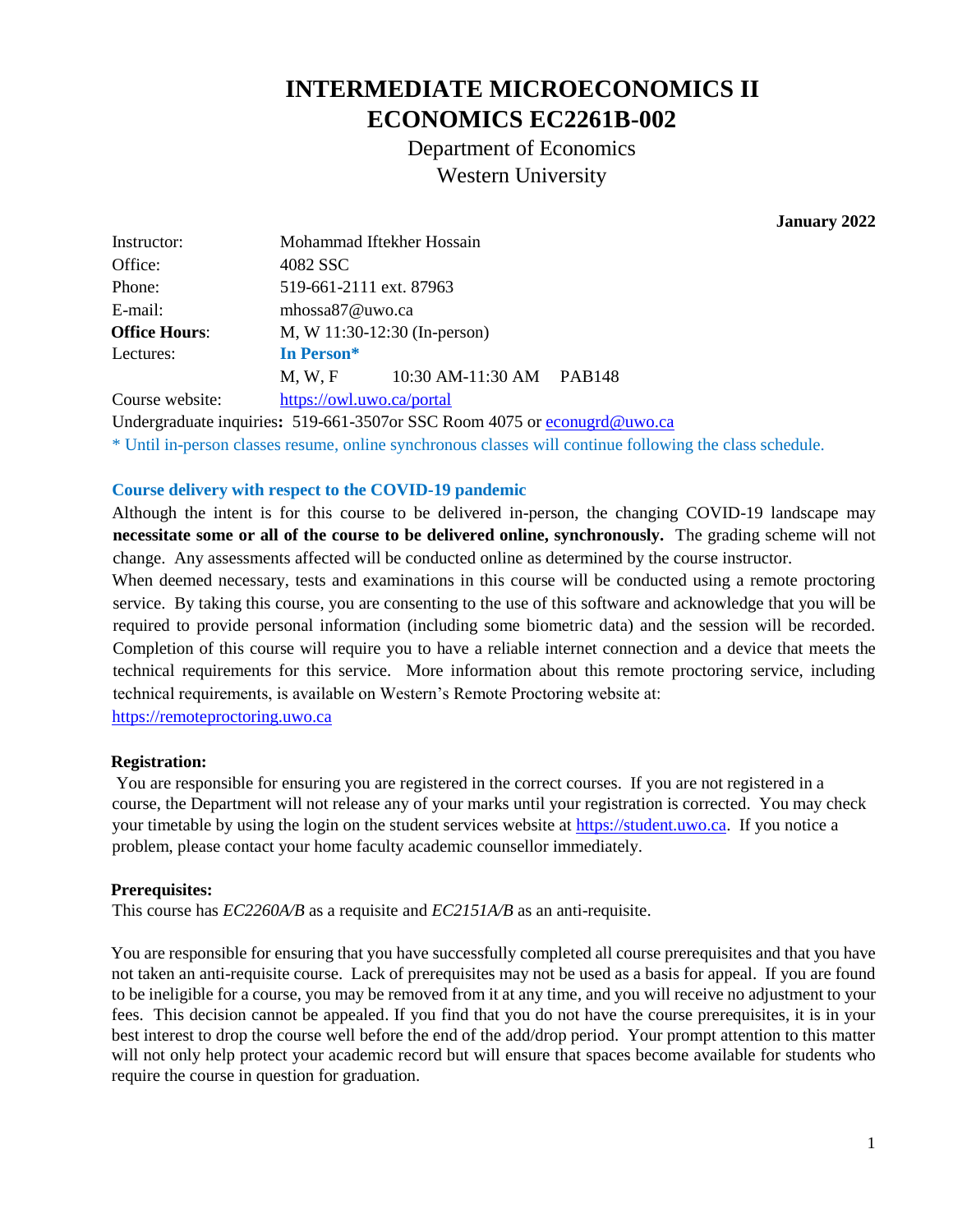#### **Course Description:**

This course will discuss different institutions' performance, advantages, and pitfalls to allocate resources, focusing on markets. The course will describe desirable outcomes from a social perspective using a stylized model of perfectly competitive markets that can achieve such outcomes. The course will then focus on identifying situations that can lead to market failure, including the concentration of market power, public goods, externalities, and asymmetric information.

#### **Course Learning Outcomes:**

As a result of taking this course, the students will understand the essential microeconomic concepts, both quantitative and analytically. The topics include (but are not limited to) Pareto efficiency, social welfare, market demand and supply, competitive equilibrium, dominant strategies, Nash equilibrium, market power, collusion, price discrimination, public goods, externalities, and asymmetric information. Students will be able to identify the suboptimal outcomes of market performances and the appropriate market interventions and alternative allocation mechanisms in these contexts.

#### **Textbooks:**

The required Textbook for this course is:

*Varian (2020): Intermediate Microeconomics with Calculus, Media Update, Norton.*  This Textbook has a workbook, which is recommended (but not required) for this course: *Bergstrom & Varian (2014): Workouts in Intermediate Microeconomics, Ninth Edition, Norton.* [https://bookstore.uwo.ca/textbook-search?campus=UWO&term=W2021B&courses%5B0%5D=002\\_UW/ECO2261B](https://bookstore.uwo.ca/textbook-search?campus=UWO&term=W2021B&courses%5B0%5D=002_UW/ECO2261B)

#### **Textbook Chapters**

12 Uncertainty, 16 Equilibrium, 18 Auctions, 25 Monopoly, 26 Monopoly behaviour, 28 Oligopoly, 29 Game theory, 30 Game applications, 32 Exchange, 34 Welfare, 35 Externalities, 37 Public goods, 38 Asymmetric information

**Essential Resources and Instructions:** 

**Textbook:** I strongly recommend buying the Textbook.

**PPTs:** All PPTs will be available through OWL before the commencement of the semester.

**Online resources:** Some of the following online resources you may find helpful.

https://economics.uwo.ca/undergraduate/undergraduate\_resources/math\_resources\_for\_ec\_2200\_required\_courses\_.html

#### **Assessments and Grading:**

Your grade point is the total points (out of 100) that you will earn in this course when the semester ends. Two Midterm Exams, three assignments, two classwork and one Final Exam will contribute 100% of the total points (See the weights below).

| Exam                   | Date and Time*                         | <b>Covers</b>      | Weight |
|------------------------|----------------------------------------|--------------------|--------|
|                        | (Tentative)                            | (Tentative)        |        |
| Midterm $1*$           | Thursday, 17-Feb, 7:00 PM              | 12, 16, 18, 25, 26 | 22.5%  |
| Midterm $2*$           | Friday, 18-Mar, 7:00 PM                | 28, 29, 30         | 22.5%  |
| 3 Assignments          | 4-Feb, 11-Mar, 01-Apr, 10:30AM-11:15AM |                    | 15%    |
| Final Exam (IN-PERSON) | TBA                                    | Cumulative         | 40%    |

**You must submit the assignment on due time. If you miss an Assignment submitting an SRA, t**he weight of the missed assignment will be allocated to the Final Exam.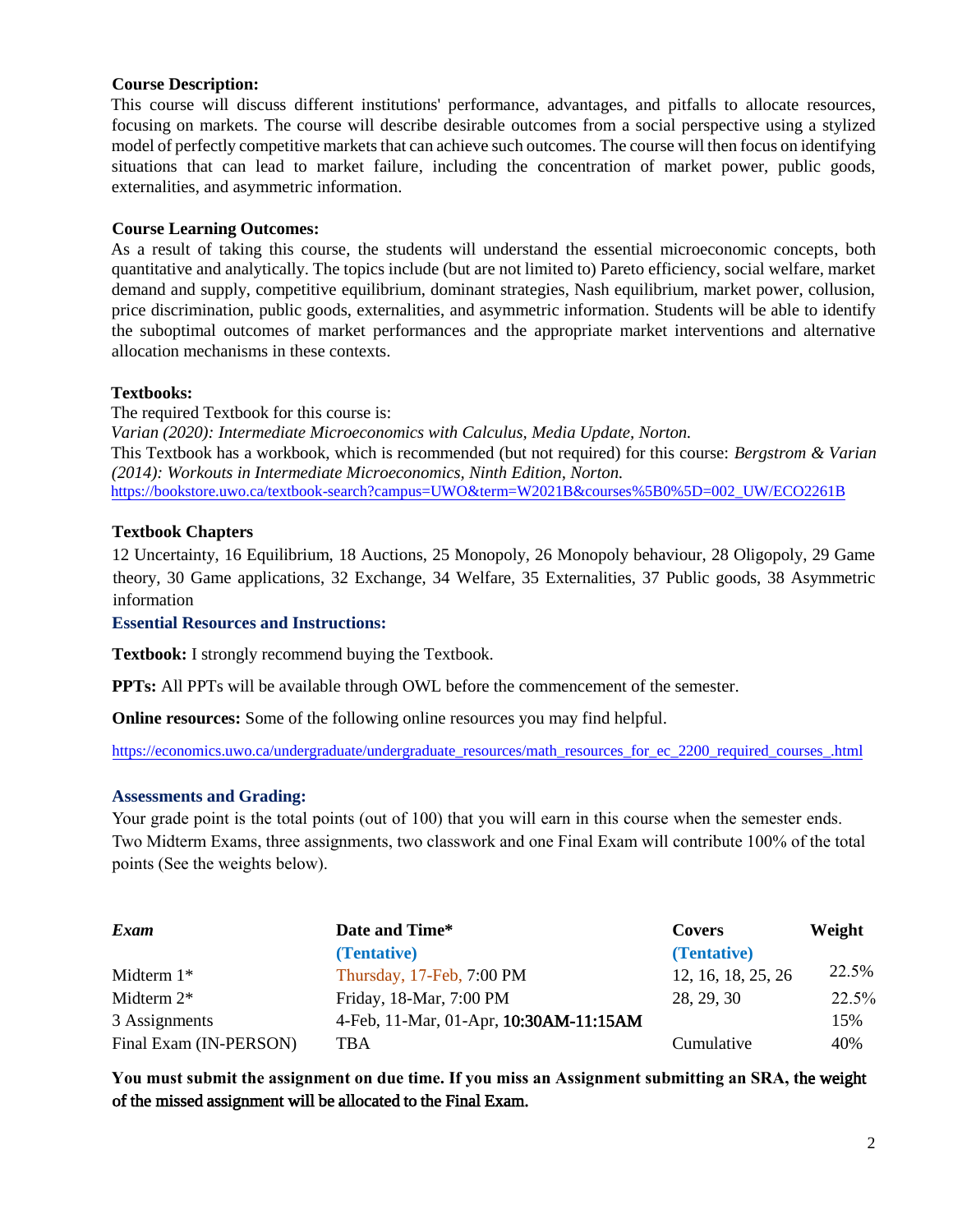\* When the Registrar's office confirms the Date and time for the tests/ exams, we will notify you earliest. The duration of **each midterm** exam is **75 minutes,** and the duration of the **Final Exam is 2 hours**. I will publish the assignment questions three days before the submission date of an assignment. Students will be required to submit the assignment through the OWL Tests & Quizzes tool during the given time slot.

Students should keep this schedule and workload in mind, given their other courses and commitments. Students should plan to ensure that they can complete the tests on these dates.

### **Policy Regarding Missed Exams:**

Students with approved absence (SRA or approval from the Academic Counselor) from a Midterm exam will have the weight of the missed Exam reallocated to the Final Exam. Students who miss both midterm exams will be debarred from writing the final and will consequently fail the course. Students who have an approved absence from the Final Exam will write a makeup exam.

#### **Course Schedule (Tentative):**

Please see the tentative course schedule below. If there is any change in the tentative schedules/ coverage, students will be notified using OWL's "Announcement" tool.

Week 1, Review Week 2, Online classes, Ch. 16 Week 3, Online classes, Ch. 25 Week 4, Online classes/ In-person classes, Ch. 26 **04-Feb, 10:30 am – 11:15 am, Submission of Assignment 1** Week 5, Online classes/ In-person classes, Ch. 12, 18 Week 6, Online classes/ In-person classes, Ch. 12, 18 **17-Feb, 7:00 pm – 8:15 pm, Midterm 1, Ch. 12, 16, 18, 25, 26** Week 7, Online classes/ In-person classes, Ch. 28 Week 8, Online classes/ In-person classes, Ch. 28, 29 **11-Mar, 10:30 am – 11:15 am, Submission of Assignment 2** Week 9, Online classes/ In-person classes, Ch. 30 **18-Mar, 7:00 pm – 8:15 pm, Midterm 2, Ch. 28, 29, 30** Week 10, Online classes/ In-person classes, Ch. 32 Week 11, Online classes/ In-person classes, Ch. 34 Week 12, Online classes/ In-person classes, Ch. 35, 37, 38 **01-Apr, 10:30 am – 11:15 am, Submission of Assignment 3** Week 13, Review TBA, Final Examination

## **Professionalism, Privacy, and Copyright:**

- Students are expected to follow the [Student Code of Conduct.](about:blank)
- All lectures and course materials, including slides, presentations, outlines, and similar materials, are protected by copyright. Students may take notes and make copies of course materials for their own educational purposes only.
- Students may not record lectures, reproduce (or allow others to reproduce), post or distribute lecture notes, assessments, or any other course materials publicly and/or for commercial purposes without written consent.
- Recordings (audio or video) are not permitted without explicit, written permission. Permitted recordings may not be distributed or shared.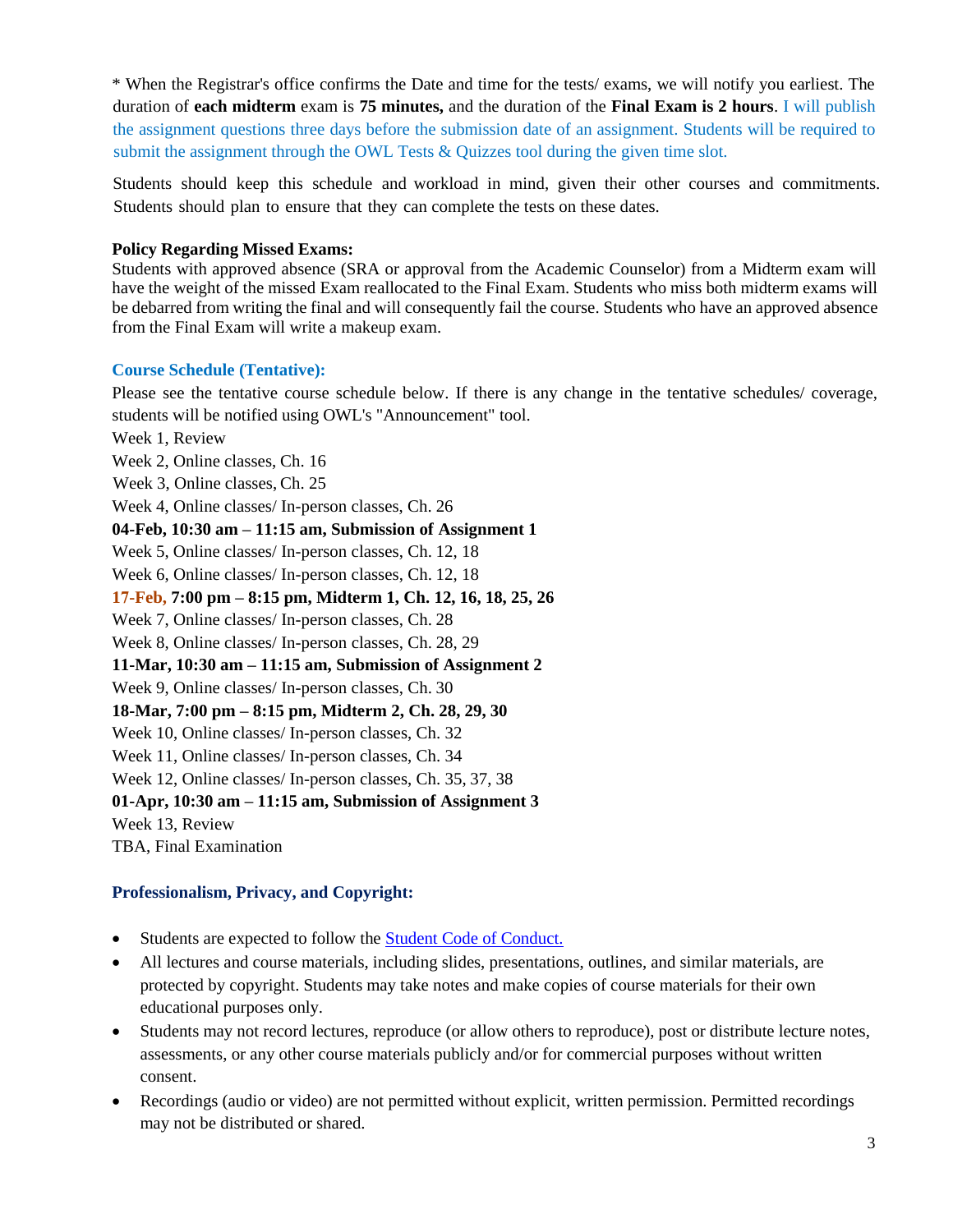## **Please Note Department & University Policies for Winter 2022**

The University expects all students to take responsibility for their own Academic Programs. Students should also check their registration to ensure they are enrolled in the correct courses.

- 1. **Guidelines, policies, and your academic rights and responsibilities** are posted online in the current Western Academic Calendar at: [http://westerncalendar.uwo.ca.](http://westerncalendar.uwo.ca/) Claiming that "you didn't know what to do" is not an acceptable excuse for not following the stated policies and procedures.
- 2. Students must familiarize themselves with the **"Rules of Conduct for Examinations"** [http://www.uwo.ca/univsec/pdf/academic\\_policies/exam/administration.pdf.](http://www.uwo.ca/univsec/pdf/academic_policies/exam/administration.pdf)
- 3. **Cheating as an academic offence:** Students are responsible for understanding what it means to "cheat." The Department of Economics treats cheating incidents very seriously and will investigate any suspect behavior. Students found guilty will incur penalties that could include a failing grade or being barred from future registration in other Economics courses or programs. The University may impose further penalties such as suspension or expulsion.
- 4. **Plagiarism:** Students must write their essays and assignments in their own words. When taking an idea/passage from another author, it must be acknowledged with quotation marks where appropriate and referenced with footnotes or citations. Plagiarism is an academic offence (see Scholastic Discipline for Undergraduate Students in the Western Calendar at [http://westerncalendar.uwo.ca/PolicyPages.cfm?Command=showCategory&PolicyCategoryID=1](http://westerncalendar.uwo.ca/PolicyPages.cfm?Command=showCategory&PolicyCategoryID=1&SelectedCalendar=Live&ArchiveID=#Page_20) [&SelectedCalendar=Live&ArchiveID=#Page\\_20\)](http://westerncalendar.uwo.ca/PolicyPages.cfm?Command=showCategory&PolicyCategoryID=1&SelectedCalendar=Live&ArchiveID=#Page_20).

Western University uses software to check for plagiarism and students may be required to electronically submit their work. Those found guilty will be penalized as noted in point 3.

- 5. It is a Department of Economics policy that **NO** assignments be dated, stamped or accepted by staff. Students must submit assignments to the instructor.
- 6. **Appeals**: University policies and procedures for appealing a mark can be found in the Student Academic Appeals section in the current Western Academic Calendar at: [http://westerncalendar.uwo.ca/PolicyPages.cfm?Command=showCategory&PolicyCategoryID=1](http://westerncalendar.uwo.ca/PolicyPages.cfm?Command=showCategory&PolicyCategoryID=1&SelectedCalendar=Live&ArchiveID=#Page_14) [&SelectedCalendar=Live&ArchiveID=#Page\\_14.](http://westerncalendar.uwo.ca/PolicyPages.cfm?Command=showCategory&PolicyCategoryID=1&SelectedCalendar=Live&ArchiveID=#Page_14) **Please note the relevant deadlines.**

Department of Economics procedures for appealing a mark can be found here: [https://economics.uwo.ca/undergraduate/program\\_counselling/responsibilities\\_policies.html#appe](https://economics.uwo.ca/undergraduate/program_counselling/responsibilities_policies.html#appeals) [als.](https://economics.uwo.ca/undergraduate/program_counselling/responsibilities_policies.html#appeals) The Department will not consider an appeal unless an attempt has been made to settle the matter with the instructor first. Students who remain dissatisfied with the outcome may proceed to submit an appeal to [econugrd@uwo.ca.](mailto:econugrd@uwo.ca) Please follow the instructions and use the appeal form shown in the above link.

7. **Systematic adjustments of a class grade distribution** (either up or down) can occur in Economics courses. The fact that grades have been adjusted is **not** grounds for an appeal.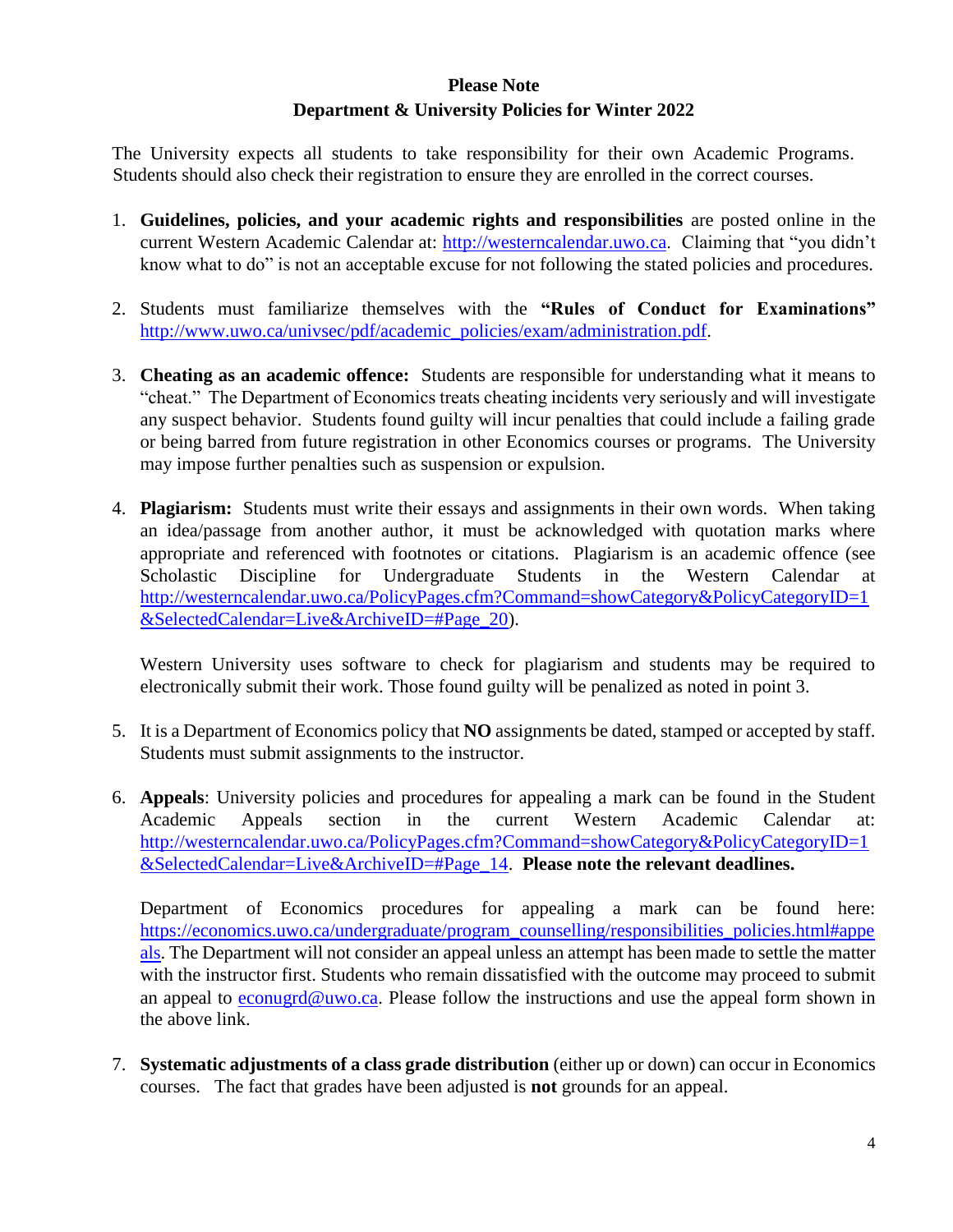## 8. Note the following **add and drop deadlines**:

| Deadline to add a second term half course:  | <b>Tuesday January 18, 2022</b> |
|---------------------------------------------|---------------------------------|
| Deadline to drop a second term half course: | Monday March 14, 2022           |

## **Policy Regarding Makeup Tests and Final Examinations**

Faculty of Social Science policy states that oversleeping or misreading an exam schedule is NOT grounds for a makeup. This rule applies to midterm and final exams in the Department of Economics.

## **Policies Regarding Academic Accommodation**

- The Faculty of Social Science's policies on academic accommodation are found at [https://counselling.ssc.uwo.ca/procedures/academic\\_consideration.html](https://counselling.ssc.uwo.ca/procedures/academic_consideration.html)
- **Accommodation for Students with Disabilities:** Students with disabilities or accessibility challenges should work with Accessible Education (formerly SSD, see [http://academicsupport.uwo.ca/accessible\\_education/index.html\)](http://academicsupport.uwo.ca/accessible_education/index.html), which provides recommendations for accommodation based on medical documentation or psychological and cognitive testing. The accommodation policy can be found here: **[Academic](https://www.uwo.ca/univsec/pdf/academic_policies/appeals/Academic%20Accommodation_disabilities.pdf)** [Accommodation for Students with Disabilities.](https://www.uwo.ca/univsec/pdf/academic_policies/appeals/Academic%20Accommodation_disabilities.pdf)
- **Rewriting Exams and Retroactive Reweighting are NOT Permitted:** Students who proceed to write a test or examination must be prepared to accept the mark. Rewriting tests or examinations, or retroactive reweighting of marks, is **not** permitted. Self-Reported Absences cannot be used once a student has proceeded to start to write a test or exam.
- **Self-Reported Absences:** Students will have two opportunities during the fall and winter terms to receive academic consideration if they self-report a missed assessment using the online selfreported absence portal, provided the following conditions are met: the assessment is missed due to an absence of no more than 48 hours in duration, and the assessment for which consideration is being sought is worth 30% or less of the student's final grade. Students are expected to contact their instructors within 24 hours of the end of the period of the self-reported absence, unless noted otherwise on the syllabus. Students are not able to use the self-reporting option in the following circumstances:
	- for exams scheduled by the Office of the Registrar (e.g., final exams)
	- absence of a duration greater than 48 hours
	- assessments worth more than 30% of the student's final grade
	- if the student has opened or started the test or exam
	- if a student has already used the self-reporting portal twice during the fall/winter terms

If the conditions for a Self-Reported Absence are *not* met, students will need to provide a Student Medical Certificate (SMC) if the absence is medical or provide appropriate documentation if there are compassionate grounds for the absence in question. Students are encouraged to contact their Faculty academic counselling office for more information about the relevant documentation. It is strongly recommended that students notify the instructor as soon as possible, ideally before the assessment, when they become aware of an absence. University policy is that students must communicate with their instructors no later than 24 hours after the